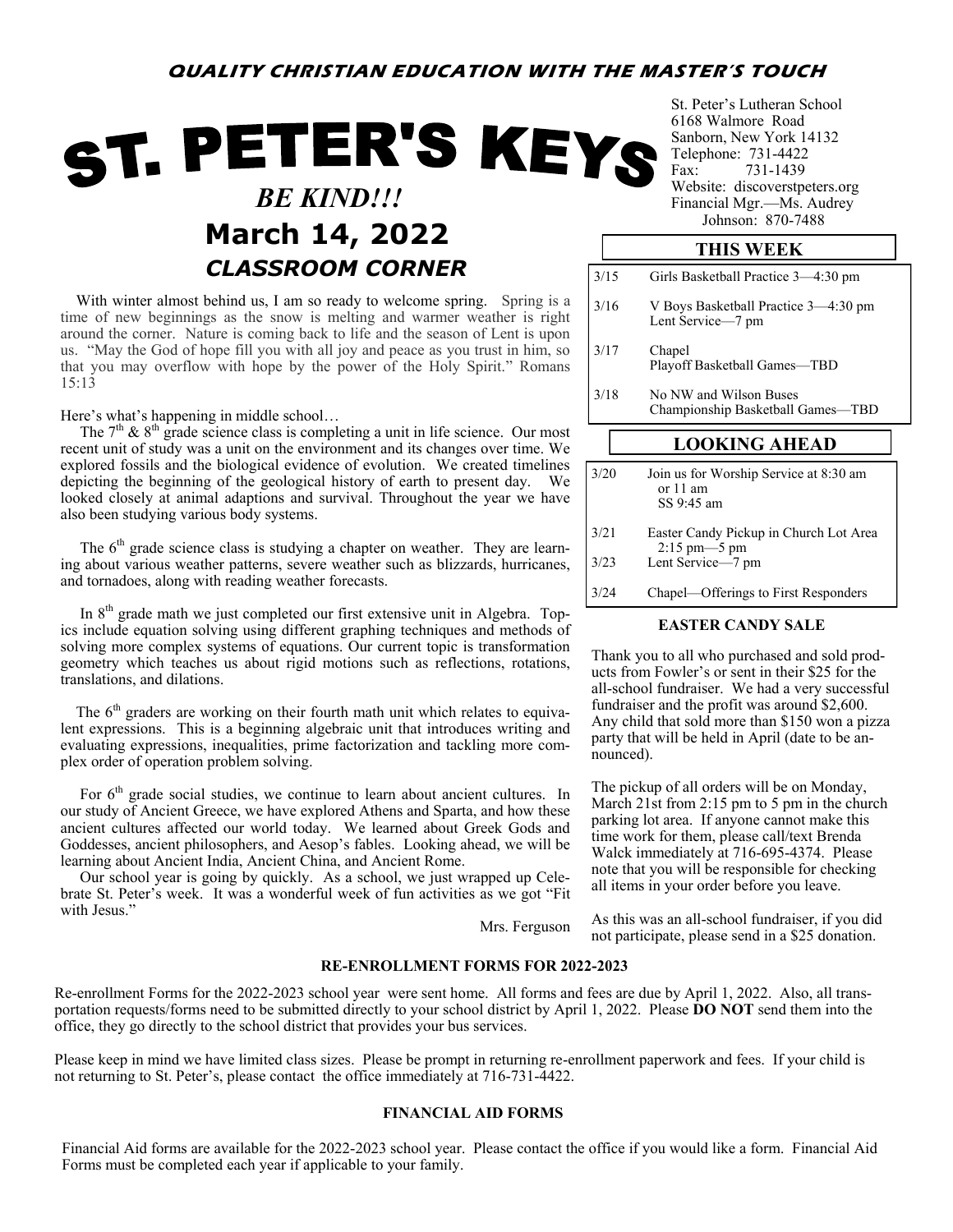#### **NED'S MINDSET MISSION**

Our school hosted Ned's Mindset Mission, a live streaming event last Friday. All yo-yo orders are due by Friday, March 18th. Please see the attached form for ordering. Yo-Yo's are being shipped to us soon.

#### **BISON FUND SCHOLARSHIPS**

#### **NEW FAMILIES TO BISON FUND**

They will notify families the results via email. If a family is selected to receive funding, you will receive a link to complete a full application online. The deadline for new families to complete the full application is April 30th. The pre-application form remains open on the website. Families who complete it will be placed on a waiting list. They do take families off the waitlist as more funds become available, so please apply.

#### **RENEWING FAMILIES TO BISON FUND**

Bison has sent families an email on February 22nd with the link to start the renewal process. As a reminder, you will need to upload your financial documents in Step 3 of the renewal process. The deadline for families to renew there scholarship for the 2022-23 school year is April 15th.

If you have any questions, please feel free to call 716-854-0869 or visit www.bisonfund.com.

#### **VARSITY BASKETBALL ALL-STARS**

Congratulations to the following Varsity Girls Basketball players who were chosen to participate in this year's All-Star Game:

> Rya Anastasi Sadie Baird Isabella Fahs Giuliana Sinatra

Congratulations to the following Varsity Boys Basketball players who were chosen to participate in this year's All-Star Game:

#### Ben Brayley Parker Tonemah

The All-Star game will be held at St. John's at 4 pm for the boys and 5:15 pm for the girls on Monday, March 21st.

#### **OPEN HOUSE TOURS**

If someone you know is interested in a quality Christian Education for a child in Pre-K through Grade 8, St. Peter's may be a great fit! We will be giving private tours to individuals who schedule an appointment. Please contact the office at 716-731-4422 for more information and to set up an appointment.

#### **CHICKEN BBQ**

One of our planned fundraisers this year for the school is a drive-thru Chiavetta's Chicken BBQ. The Parish Board of Education is sponsoring this BBQ on Thursday, April  $7<sup>th</sup>$  from 4:00 to 6:00 pm. All proceeds will be used to help keep tuition costs down. We will be asking each family to sell at least 4 tickets. More will be available; the more you sell the better. Tickets are being sent home today. If you have more than one child at St. Peter's, the 4 tickets will be sent home with your oldest child. Please look for them.

#### **CHAPEL PRESENTATION**

St. Peter's Lutheran School was blessed to have four lovely women lead our Chapel last Thursday. Melinda Fazzolari, Janelle Kroening, Lori Miller, and Yvonne Mietlicki each have a special connection to St. Peter's. These women were called to go on a mission's trip to Egypt last November. They joined others through the World Missions Alliance.

We were blessed to hear how they planted many seeds while visiting there. They were able to take many items with them that they distributed to children and families such as personal care items and Bibles in their language. This was a medical mission trip, so we learned how they assisted in medical ways and prayed over those in need.

St. Peter's would like to donate to this mission so that more Bibles, or other items of need, may be purchased. The next two pizza lunches will be designated toward this. If you would like to send in a special donation to be included, please place it in an envelope marked WMA. Checks can be made out to St. Peter's Lutheran School. We will collect all the money and send one donation from our school family. Prayerfully consider how you can help. May you be blessed as you bless others.